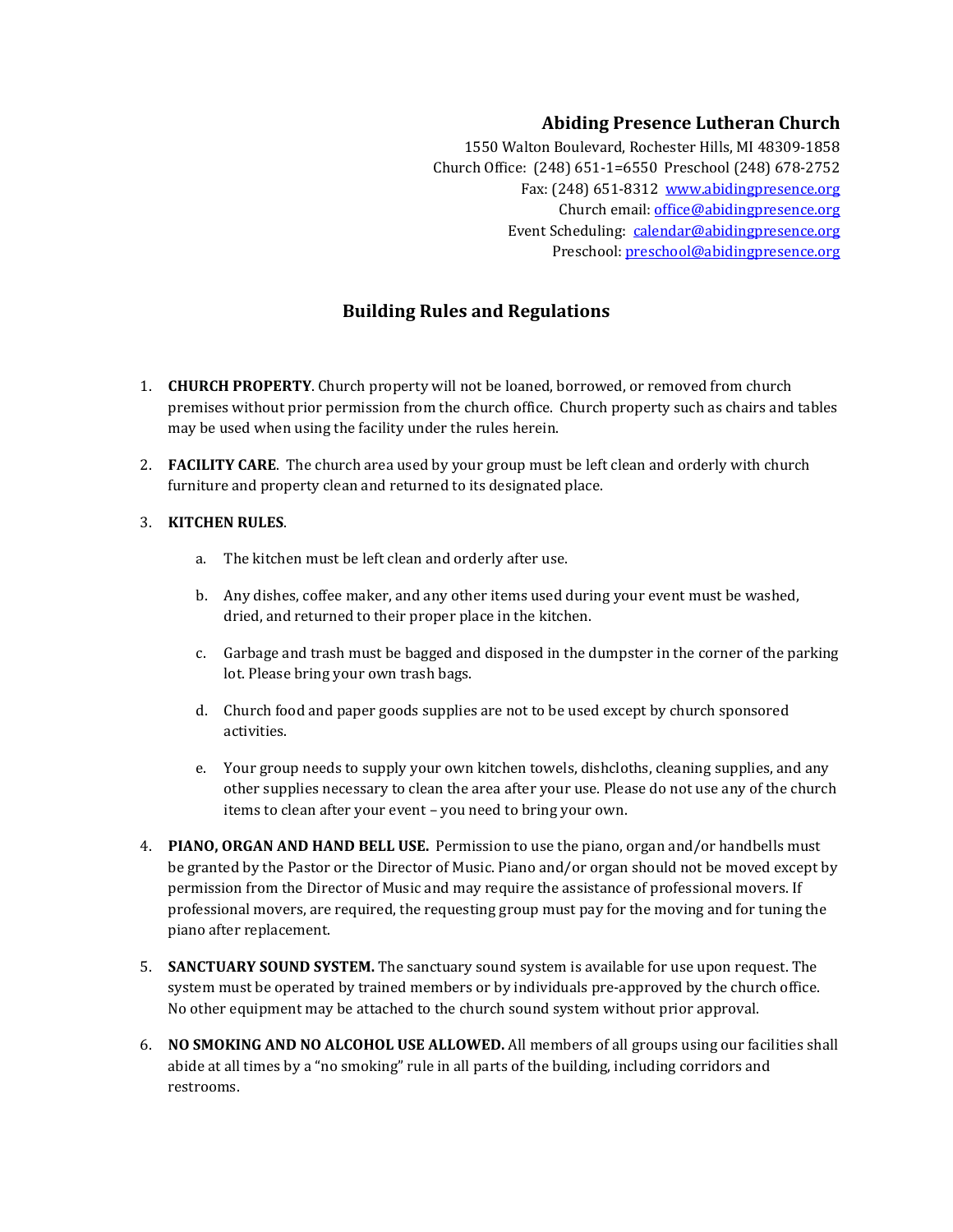- 7. **BUILDING USE.** All groups agree that they will ensure that all participants leave the building after the event. They will be responsible for turning off all lights and closing all windows. As applicable, if a key is provided the group or member will be responsible for locking the room/building.
- 8. **SUPERVISION OF CHILDREN AND YOUTH.** The congregation seeks to provide a safe environment for children and youth. All users of the facility are expected to follow the guidelines of this policy including the following:
	- a. No fewer than tow adults should be present at all times during any program or event involving children.
	- b. Adult supervision is required at all times both inside and outside the church property including playground and parking lot.
	- c. Children and/or siblings of the group members must stay with the group or under the cafe of additional adult supervisors.
- **9.** NURSERY USE. The nursery facility is not available for use during an outside event unless prearranged and approved.
- **10. PRESCHOOL ROOM USE.** The preschool rooms are not to be used under any circumstances. The rooms are arranged by each teacher, and if it is reported to the church office that any toys or materials have been moved or tampered with, a fee of \$50.00 will be incurred by the group.

## 11. **FOOD AND DRINK.**

- a. Food and drink should be limited to designated areas. Anyone using the church property is responsible for cleaning up after each use, both inside and outside.
- b. If a private catering service is used for the event, the caterer must furnish all equipment (e.g. dishes, silver, table cloths, etc.) and remove them immediately after the event. Storing of catering equipment is not permitted.
	- i. The name and contact information of the caterer needs to be given to the church office prior to the event.
	- ii. The caterer must supply a certificate of indemnity insurance with Abiding Presence Lutheran Church named on the policy.
- 12. DECORATIONS. Decorations may be attached to the walls or doors with removable tape that will not permanently damage the surface. All decorations must be removed immediately and completely following the event.
- 13. **EMERGENCY SCHEDULING CONFLICTS.** The congregation reserves the right to pre-empt any facility use for its own in cases of emergencies, such as funerals. Notice will be provided as early as possible.
- 14. **STORAGE.** Unless prior arrangements have been made through the church office, no items should be stored at the church in advance or after the event.
- 15. **BREAKAGE.** All persons and/or groups using our facilities are expected to exercise reasonable care and judgment in such use in order to prevent defacement, damage or breakage. The person(s) signing the application for use shall be responsible for paying costs incurred by the church in